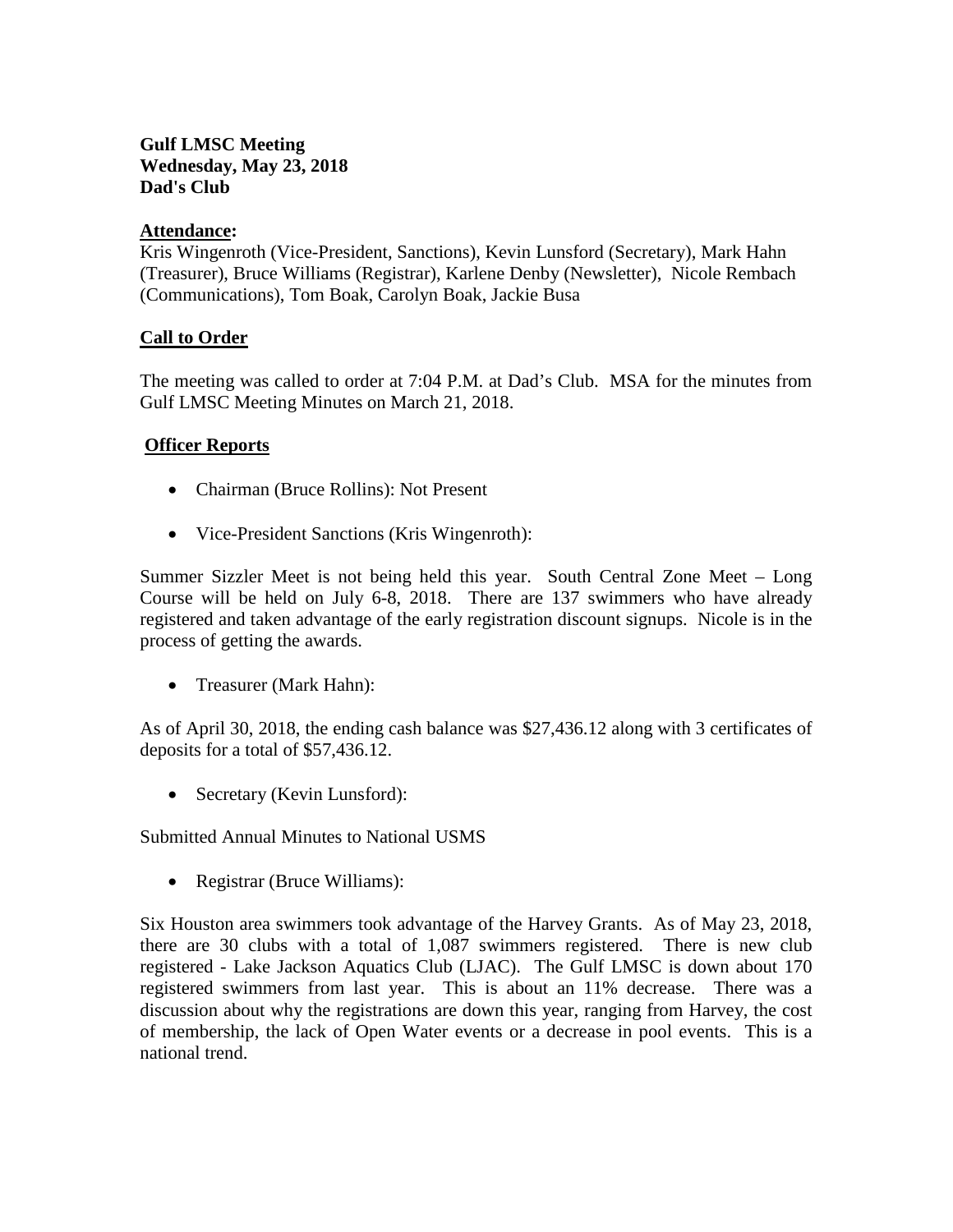- Top Ten Recorder (Stacy Eicks not present): No report
- Officials (Herb Schwab not present): No report
- Website Newsletter (Nicole Rembach, Karlene Denby):

The spring newsletter is available on-line Nice Job, Karlene! Please send Karlene any new ideas and topics. Send information to Nicole to post on the Website.

• Coaches/Fitness (Robin Tompkins not Present):

### **Old Business**

Convention participants for Jacksonville, Sept. 26 – 30, 2018 Automatic delegates: Tom Boak, Carolyn Boak, Bruce Rollins, Kris Wingenroth approved Other committee attendees: Stacey Eicks approved

Potential Gulf LMSC representatives: We have a total of 4 delegates, so we can select 3 more.

MSA for Nicole Rembach, Robin Tomkins, and Elaine Rollins to be added as delegates for USMS Convention. Gulf LMSC will pay travel expenses, one-half of the cost of the hotel room and a per diem.

Dates and location for the National Convention are scheduled through 2021. There are two bids for the 2019 Short Course Zone Meet which will be decided at the convention.

There was a discussion about promoting attendance at LMCS meetings: We should be certain that our emailed notices include coaches and team representatives. Bruce Williams is going to produce a mailing list of coaches, team representatives and officers.

Tom Boak was named to the board of directors of the International Swimming Hall of Fame.

### **New Business**

Nominating Committee: 2018 is an election year for the positions of: Chair, Vice-Chair, Treasurer, Secretary and Registrar Elections will be held at the Annual meeting in November/December. We must appoint a committee of no less than three people to select nominees for officer positions. The chairs of the following standing committees are appointed by the President: Sanctions, Coaches, Officials, Top 10, Communications/Webmaster, Open Water, and Fitness.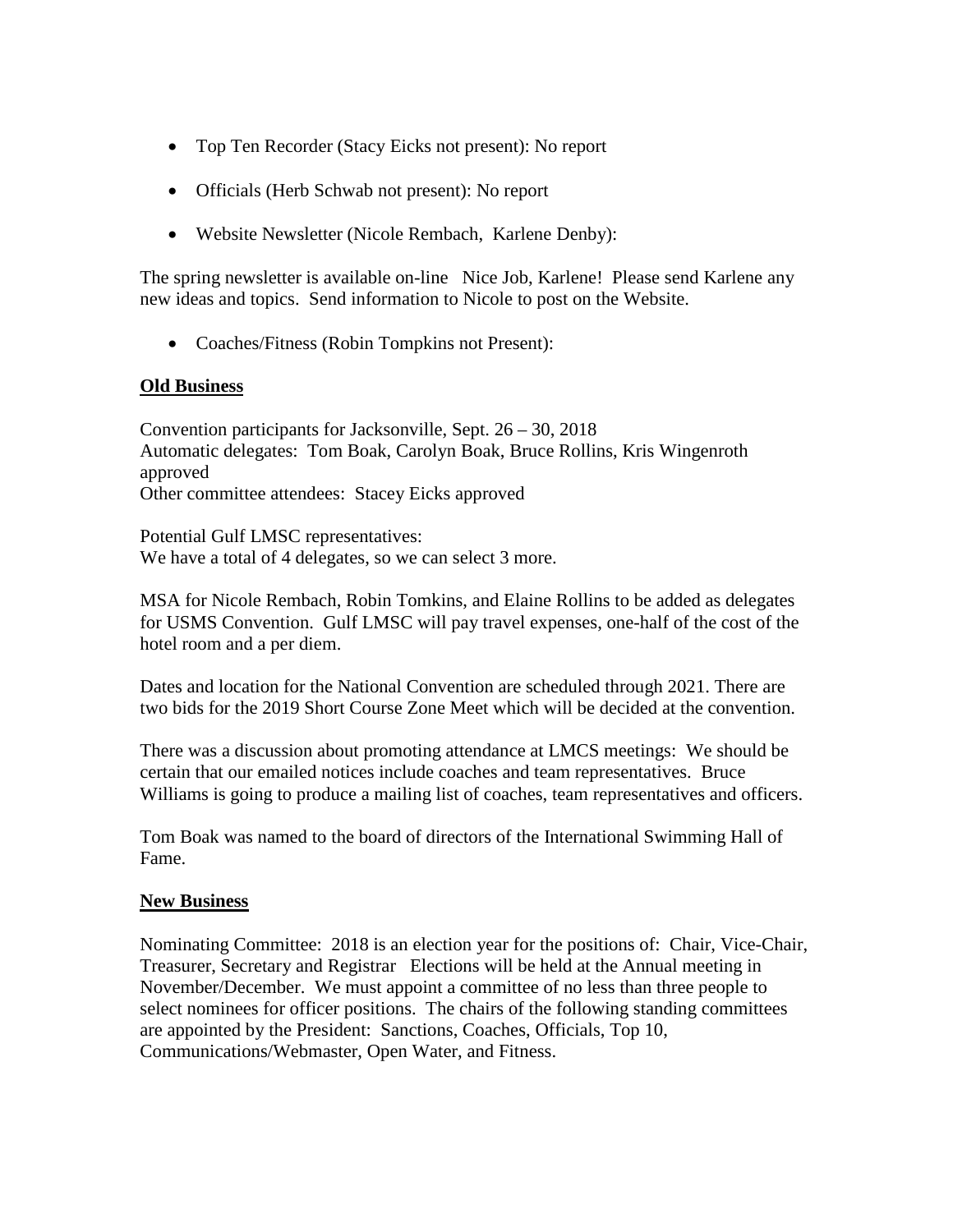The nominating committee will be comprised of Kris Wingenroth, Nicole Rembach and Karlene Denby.

We are required by USMS to add an Open Water Committee. We have also elected to add a Fitness Committee to our standing committees (this requires a by-law change). A description of the chair positions for these committees was crafted at this meeting and will be presented for a vote at the next meeting. Since it is a by-law change, it must be announced 15 days in advance of the meeting.

MSA for description of Open Water Chair and Fitness Chairs to be recommended and voted on at the next meeting to amend the Gulf LMSC Bylaws

6. Long Distance/Open Water Chair – The long distance/open water chair (LDOW chair) may name a committee as desired or needed. The LDOW chair shall work in coordination with event directors to ensure the safety and success of Gulf LMSC long distance and open water events. The chair shall review and evaluate sanction and recognition applications for long distance or open water events held in the Gulf jurisdiction. After approving such an application, the LDOW chair shall ensure that the sanction application is forwarded to the USMS National Office for approval of the safety plan. The LDOW chair shall keep a list of Gulf area USMS certified Safety Directors and Referees.

7. Fitness Chair – The fitness chair may name a committee as desired or needed. The fitness chair shall promote the fitness, health, and lifestyle benefits of Masters Swimming. The fitness chair shall help develop and promote programs designed to benefit those members that are interested in the health and fitness benefits of Masters Swimming.

USMS Promotions for Coaches/Teams Try Masters Swimming Week is June 1 – 10 and the July Fitness Challenge (2000 swim in any manner including relay, fins, broken, etc.)

Jackie gave a brief presentation about African Water Safety Outreach – October 2018 in Gambia. They are seeking volunteers and donations. (Resources could be - life jackets, kick boards, swimwear, goggles, caps, any written material, noodles etc.) There was a favorable response to possibly help.

### **Ongoing Discussion of Topics**

Swim Across America Cancer Fundraiser Open Water Swim – May 4, 2019 – Karlene This is not a USMS event but we can gain experience and contacts for running an open water event. SAA is seeking leadership volunteers (event management and marketing/fund raising are the two major branches). Many volunteers will be needed on event day also. They also hope we will promote participation which requires a \$400 donation. SAA representatives will be returning to Houston on June 14 for a site visit and another meeting. They are seeking volunteers to assist at the event.